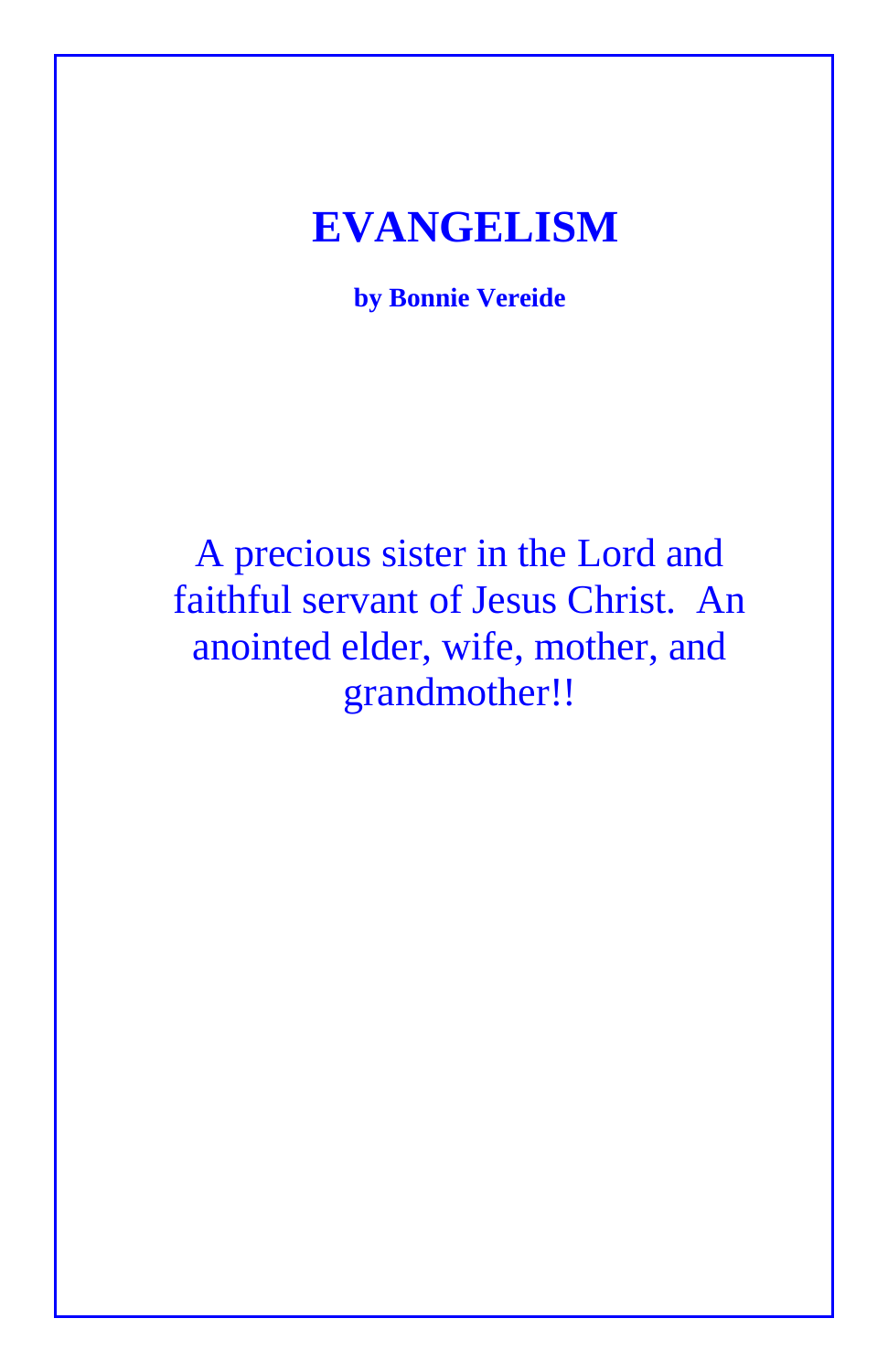## **EVANGELISM by Bonnie Vereide**

"Come ye, and let us go up to the mountain of the Lord, to the house of the God of Jacob; and he will teach us of his ways, and we will walk in His paths: for out of Zion shall go forth the law and the word of the Lord from Jerusalem." (Isaiah 2:3)

And now look at the preceding verse: "And it shall come to pass in the last days, that the mountain of the Lord's house shall be established in the top of the mountains, and shall be exalted above the hills; and all nations shall flow unto it."

The mountain of the Lord's house shall be established, and then the people shall say, "Come ye, and let us go up."

I was sitting talking to an old-order pastor, and, with a rather critical intent, he said, "Where is your evangelism?" I thought back to what are classified as "mission days," I thought back to the Bible school where I used to teach, where I trained those who would go out to win others to Christ. I thought of the plaza meetings we sometimes held, where we played Gospel music to draw crowds to a little plaza

area in a small barrio, where they did not have theatre or other entertainment and would come drawn by the music, where we could then have what we called an "evangelistic service" and invite people to receive Jesus Christ. And occasionally a stone or two would be thrown. I knew what that old-order pastor meant when he said, "Where is your evangelism?" because that's what he meant: Being out in the plaza somewhere, or on a street corner, or knocking on doors with tracts. Many years ago, and I don't remember exactly how Brother Sam put it, he said that we are not called to that kind of evangelism. And he was right, because so much of that "evangelism" is the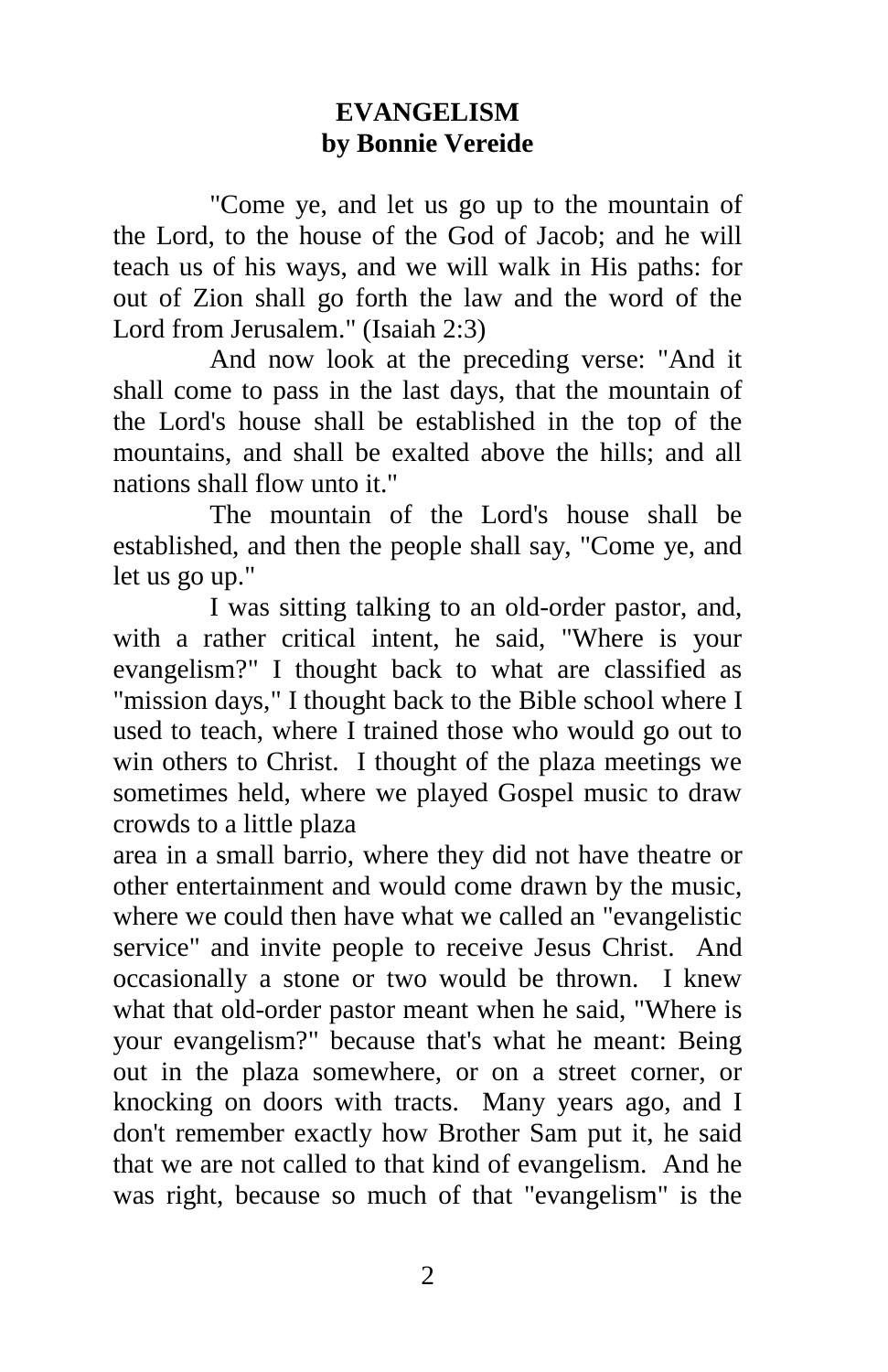work of our religious flesh, seeking to drag people into the Kingdom.

I heard a prophetic word this morning: The cry, "What must I do to be saved?" And the spirit of prophecy gave the answer, "Be yoked to Me." I thought of what that pastor meant when he asked me the question, "Where is your evangelism?" and then I thought back to the time when I made the only trip I have made to our end-time farms in Colombia, back in about 1974, when some of us flew down in a small plane to that nation, and then went to the little town of Florencia and boarded an airplane I was not sure would hold together until we landed at the strip for the farm La Cocha. We then got in a kind of little rocky boat, a little dug-out, and went across the river to La Cocha farm. At that time I only visited several of the farms. The river was not populated by farms up and down it. But I had one singular impression as our boat neared the shore. I looked at the huts that were built along the shore of that river, and, brethren, as I looked I could not tell the home of an American from the home of a Colombian. But when I was what you would call a "missionary" in the established sense of accepted evangelism, my home was very different from the homes of my brethren. There was something in my heart that leaped up as I saw those huts all alike, built together, and I could not tell one nation from another. I entered into that humble tabernacle where all my brethren together ate the same kind of food and one color of skin did not have a better diet than another. I thought, "God, this is what my heart always longed to see." Now, brethren, just because a word has come forth that we are not called to that which is considered as "evangelism," does not mean that in the fullest sense of the word we do not have that pure working of God's Gospel ministry.

I would like to take you to the Scripture to consider what God has to say in that very realm, because, first of all, there is no word EVANGELISM in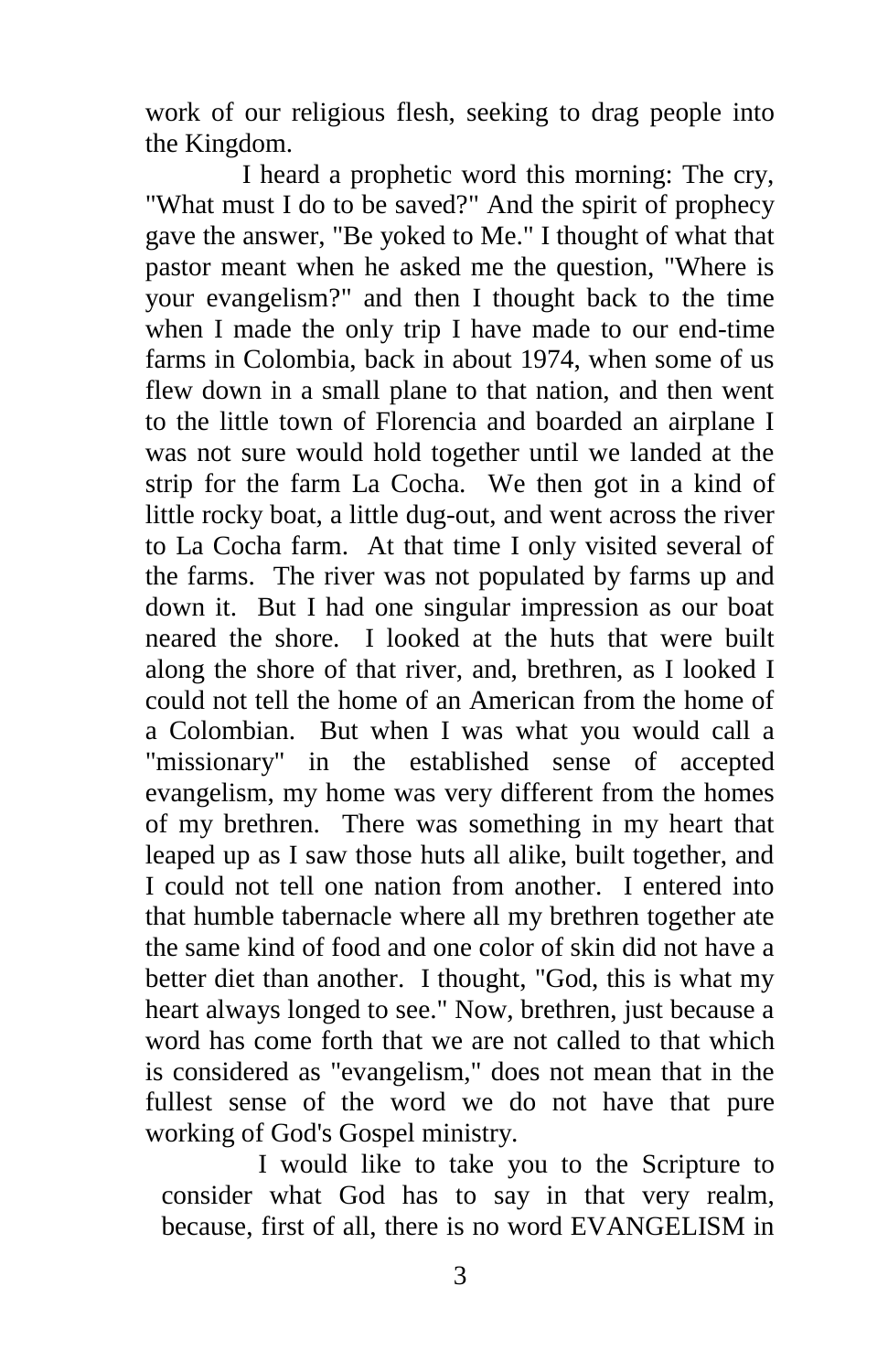the whole Bible! The closest word that we have in the New Testament to the word EVANGELISM is the word EVANGELIST, and this is only used three times. There is no word EVANGELISM; there is the word EVANGELIST. The place where it is used that is most familiar to you is Ephesians, Chapter 4, in which there is the list of the gifts of the ministry to the Church. The EVANGELIST is one of those.

The first reference to EVANGELIST you will find if you turn to Acts 21, verse 8. "And the next day we that were of Paul's company departed, and came unto Caesarea: and we entered into the house of Philip the evangelist, which was one of the seven; and abode with him," Philip, the evangelist. You all remember the story in Acts, Chapter 8, when Philip, who had been set apart in the ministry of the Church as a deacon to serve food, was sent on the road to Gaza. There he found an Ethiopian eunuch homeward bound from Jerusalem, reading a scroll of Isaiah and not understanding what he read. When Philip asked him if he understood, he said, "How can I?" and Philip ascended into his chariot and explained about whom the Scripture spoke, one Jesus Christ. That man believed and was baptized. Philip was not serving as a deacon in that ministration; he was serving as an evangelist, preaching the Word. In this he was an evangelist.

Paul was called to be an apostle. When he was sent to Lystra or Derbe and preached the Gospel, he was being an evangelist. The only other reference to EVANGELIST is found in 11 Timothy, Chapter 4, verse 5. "But watch thou in all things, endure afflictions, do the work of an evangelist, make full proof of thy ministry." Timothy was called to teach. He was given order for the Church. He was also told to do the work of an evangelist.

These three Scripture passages are the only translations in English that are close to the term that has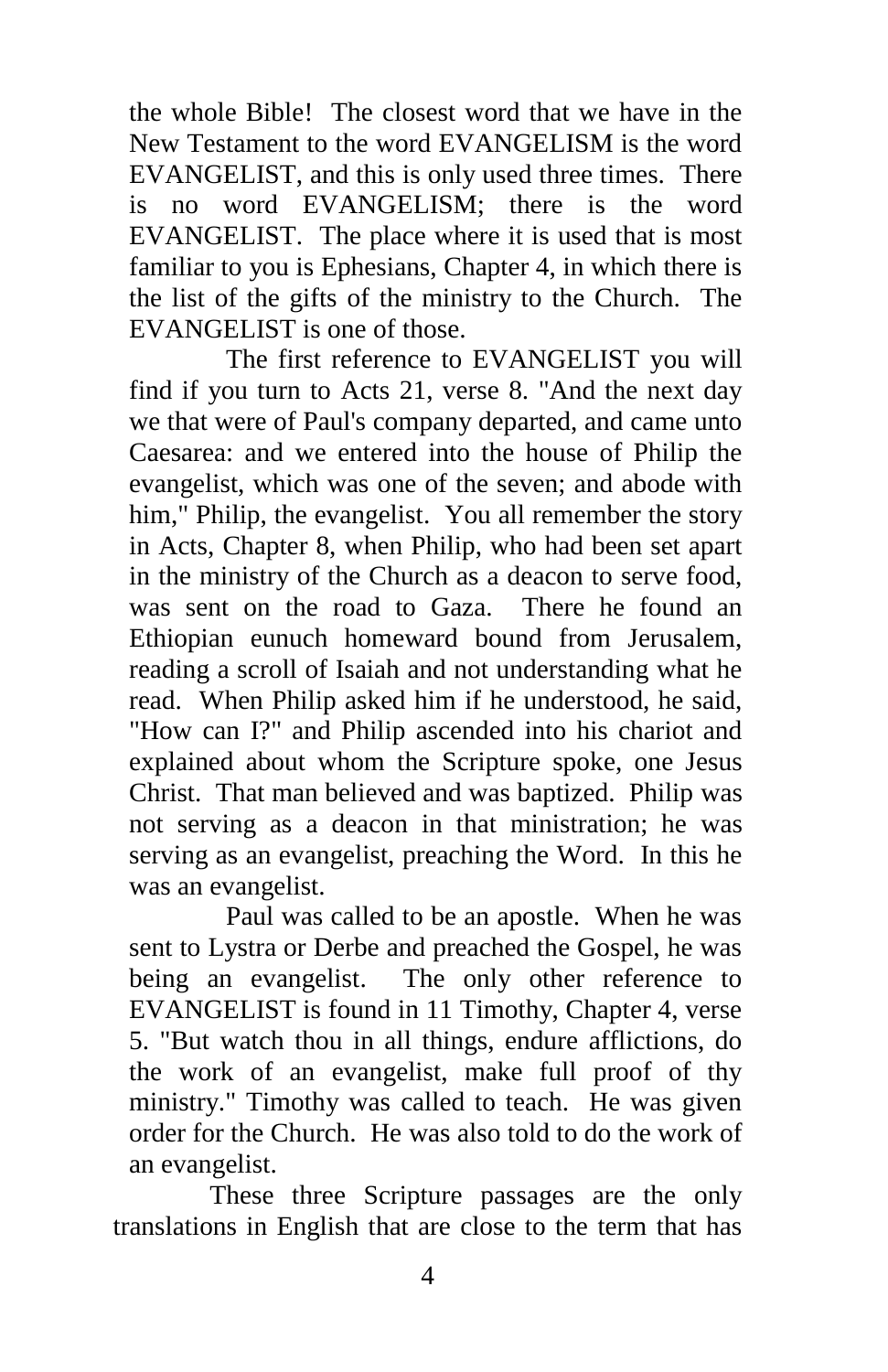been so frequently used in recent centuries, EVANGELISM. All of these refer to a person and his ministration of the word.

There is a Greek word from which EVANGELISM is taken, although, again, that word does not appear in the New Testament. That Greek word, EUAGGELION, is the word for GOSPEL. The root of " it " is in the wood for evangelist, EUAGGELISTES, and the root of it is also in a verb, EUAGGELIZO. You can hear the word EVANGEL in all of these words, but none of those in the New Testament is translated EVANGELISM. The first one is translated GOSPEL; the second one is translated EVANGELIST. The third one is the verb, and it is usually translated in the King James Scriptures, "to preach the Gospel," In other words, GOSPEL, or GOOD NEWS, as you know it to be, is the root of all three of these words. So we need to know to what the word EVANGEL, or GOSPEL, refers. Is it just taking someone by the lapel and saying, "Don't you want to be born again and not go to hell?" Is that the Gospel ministry?

In the Greek world this was the technical term for the news of victory. That is what the Gospel is, the news of victory. Every man wants to be in on a victory. The pagan world used the word GOSPEL, not just the New Testament world. The pagan world used the word GOSPEL with reference to their emperor: In the Imperial Court, to announce the birth of the emperor, his ascension to the throne, or his ordinances, all these were part of the GOSPEL in the pagan world sense. But none of this is news of victory to us.

Now in the New Testament this word GOSPEL appears 76 times, and it is far more complete than the beginning experience of being "born again." The Gospel is referred to as the Gospel of the Kingdom. It is referred to as the Gospel of Jesus Christ, or, of Christ, or, of the Lord Jesus. There is reference to the Gospel of God.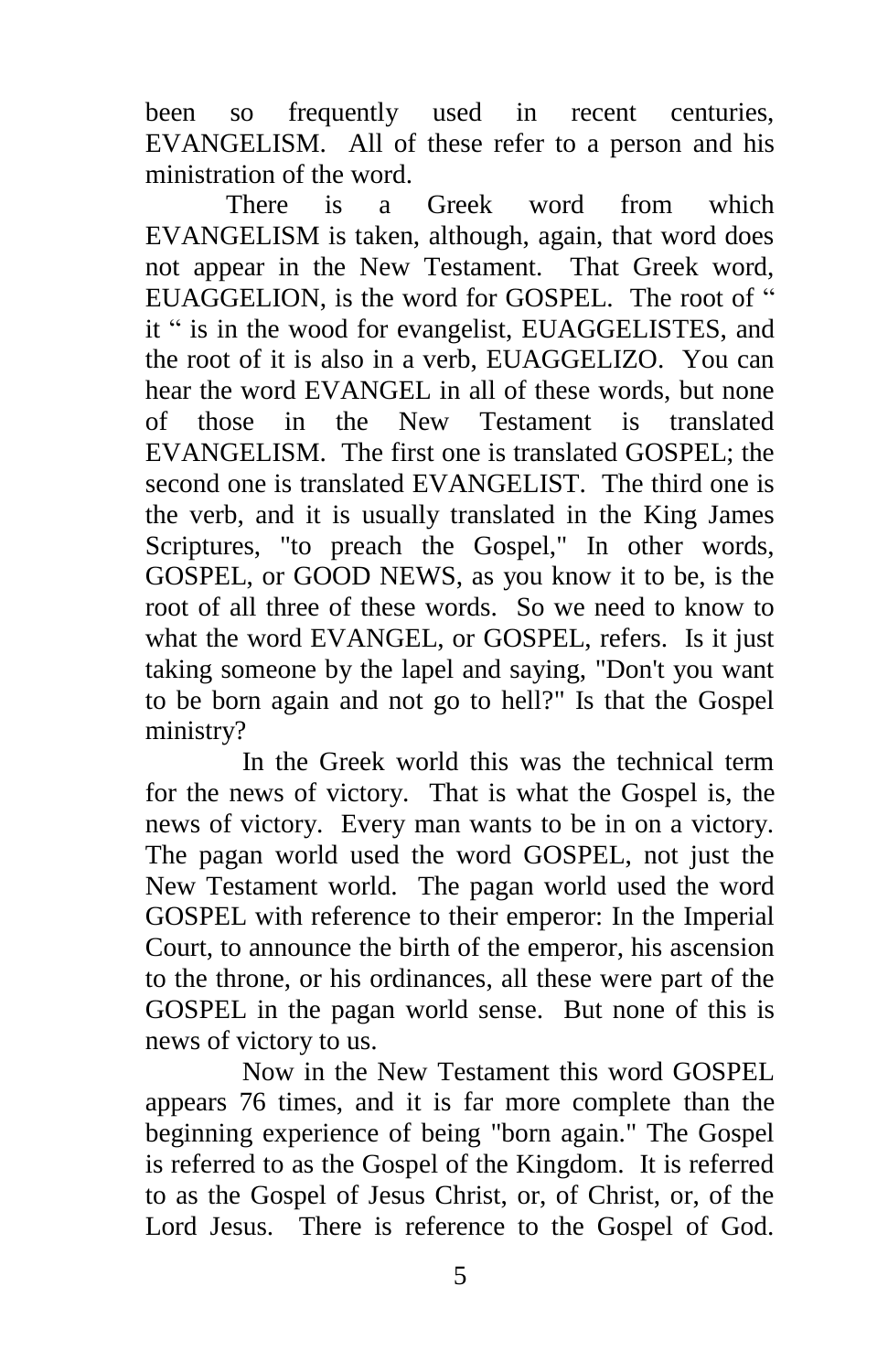There is reference to the Gospel of the Grace of God. And there is even a classification which Paul makes when he refers to his own ministry to the Gentile world as the Gospel of Uncircumcision. That reference you will find in Galatians Chapter 2, verse 7. When Paul went up to Jerusalem he explained to what God had called him, and when he referred to the results of his visitation to the Church Council he said, "But contrariwise, when they saw that the gospel of the uncircumcision was committed' unto me, as the gospel of' the circumcision was unto Peter" then they did not add anything more. The Gospel of the Uncircumcision, the Good News, to those who were not in the natural man circumcised flesh.

Now for much of the religious world, and in this day of radio and television there is much that is "religious" on both. There is a lot of so-called Evangelism, the preaching of the Gospel, that centers around one particular statement which Jesus made to one inquiring man, on one dark night, when he came to visit Jesus in the shadow of night because of his reputation. You know who that man was, Nicodemus. And you know what Jesus told him that he could not understand. Jesus said, "Ye must be born again. Now, for much of socalled "Christendom" today this is the totality of the Gospel, and to preach the Gospel is to preach this verse again and again and again. I am certain that some of you have come out of old-order churches where you were exhorted to be "born again" Sunday after Sunday after Sunday. The church was called "evangelistic" with a ministry of "evangelism." After you had been saved, you wondered what else there was, because the same word was preached to you again and again and again.

In the whole four Gospels there is a total of 89 chapters, and of those chapters, in only one does Jesus say, "Ye must be born again." That is not the totality of the Gospel of Jesus Christ. As the people of God, we are not called to the limitations of the religious world and its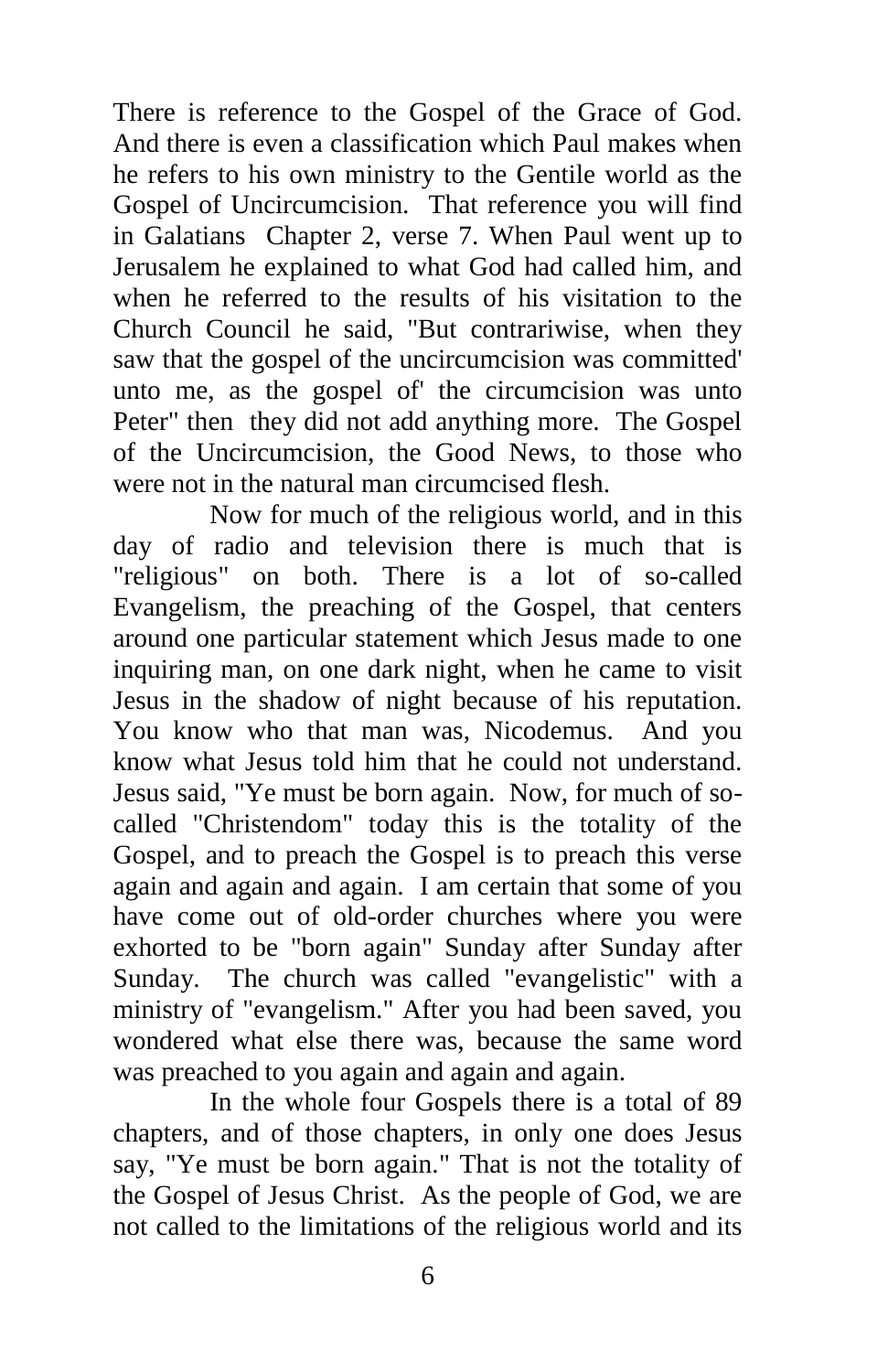understandings of what God wills, but we are called to a full proclamation of the Gospel, the Gospel of God, the Gospel of Christ, the Gospel of the Kingdom, the full and total Gospel, which takes a person beyond the Brazen Altar, wherewith his sins are dealt and he begins to move in life. Of all peoples on the earth we are called to a fulness of Gospel in a measure you will search far and wide to find elsewhere.

Now I understand quite first-hand what is in the minds of many of our brethren who stagger around the Brazen Altar and do not even know there is a Spirit with which to be baptized, but do know very well that one verse, "Ye must be born again." Their endeavour is to please God and, in some way perhaps, to become satisfied with their own spiritual achievements by a kind of evangelism. When I first

came to Jesus Christ as a teenager, I felt much of my life had passed away because I was fifteen before I knew Him. I came to know Him in a classmate. The religious traditions in the city in which I lived were very circumscribed, and I did not stay in the liturgical church in which my roots were, but I mingled with people who knew what it was to be "born again." We believed that there was some kind of holiness if we

would give tracts to people. We did not just hand them to people. We had a special little program. We had colored paper, and we rolled those tracts up in the colored paper and twisted both ends. We called these "tract bombs." As I would go on my way to high school, after I got off the train and was walking the long blocks of the downtown city in which I lived, I would toss a "bomb" here or there with some kind of a prayer that God would bless that bomb and somebody somewhere might find it and read the Gospel, or I would sneak into a public lavatory, because I had no boldness in Christ to go up and declare Christ, and hide a tract in the lavatory, and hope that in some way I was fulfilling the Great Commission. I do not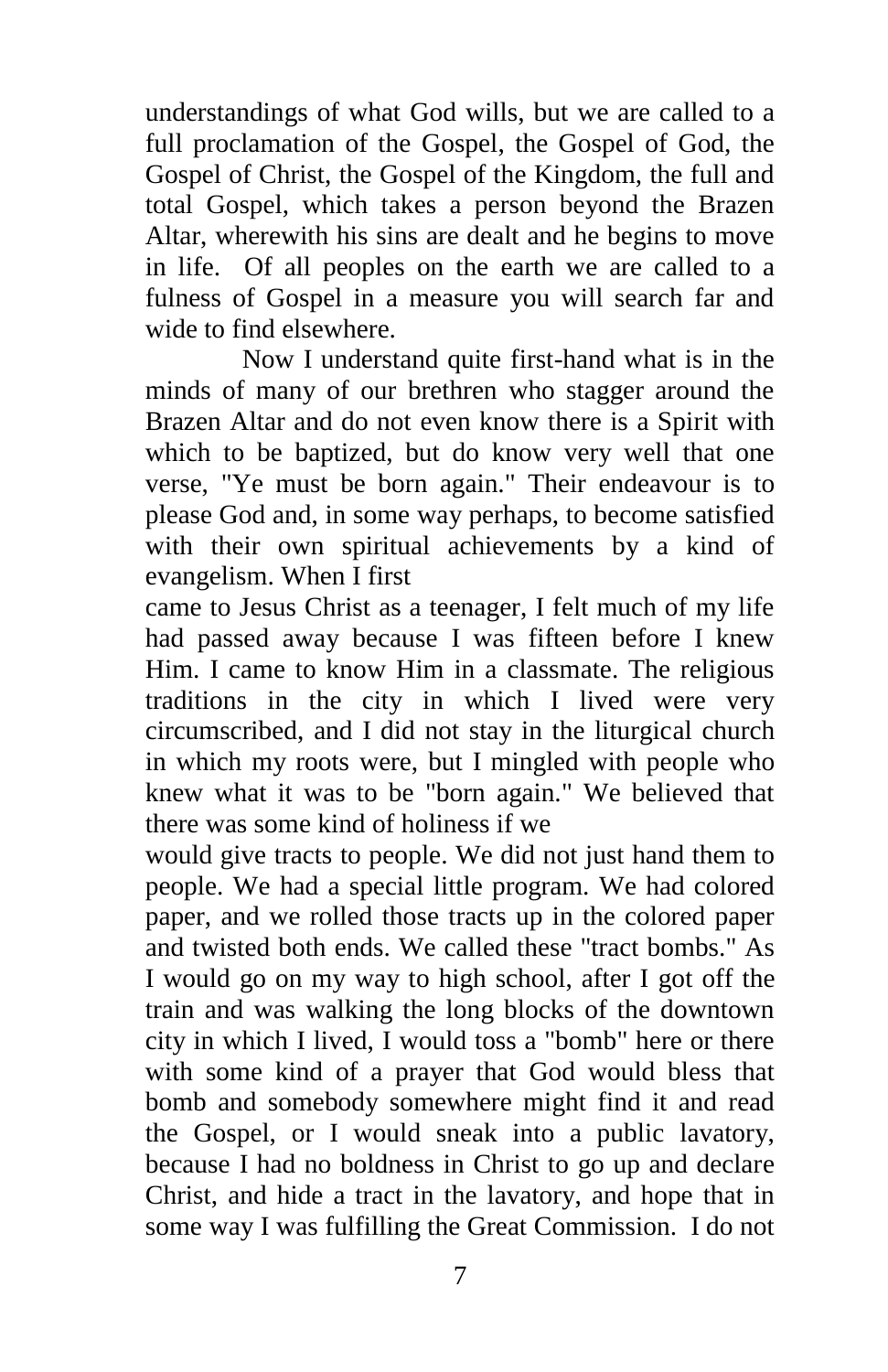know how many of you have walked in such a way. This has been what we thought of as Evangelism and the ministry of the Gospel. And we could, at the end of the day, think, "Now I am evangelizing." I do not know if any tract found its way into any hand, but I know that that is not the nature of Christ. He did not run into secluded places and whisper a word and run away again, or toss something at people and hurry out of the village. He stood there and confronted them with the life that was in Him. The Gospel ministry is far more than the repetition of one verse, John, Chapter 3, "Ye must be born again."

You will find that there is a verb, as I have already mentioned, that has the root GOSPEL in it. It is not translated "to evangelize." It is translated "to preach the Word" or "to preach the Gospel" in the New Testament. When the Old Testament was translated into Greek, the same sense of the word that is in the New Testament word was used. It meant "a bringing news of victory," for the Gospel is news of victory. To preach means to bring news of victory, even if it is the kind of preaching that has a knife or a sword that is turning round about in the midst of us, for that is victory over the flesh. Involved in this kind of preaching, which we find in the New Testament, involved in this which is truly the message of the Good News is far more than "Ye must be born again." Even in the Old Testament, when it was translated into the Greek and this verb was used which means "to preach the good news" it meant, in addition to and carrying on the fulness of salvation, "restoration to Israel, the new creation of the world, the inauguration of the eschatological age." That is what it meant to the Hebrews to preach the news of victory. It is far more encompassing to use than getting someone to the Brazen Altar. The Scriptural revelation is that the good news is to be preached, and it is more encompassing than simply getting people "born again." I have noticed that in the last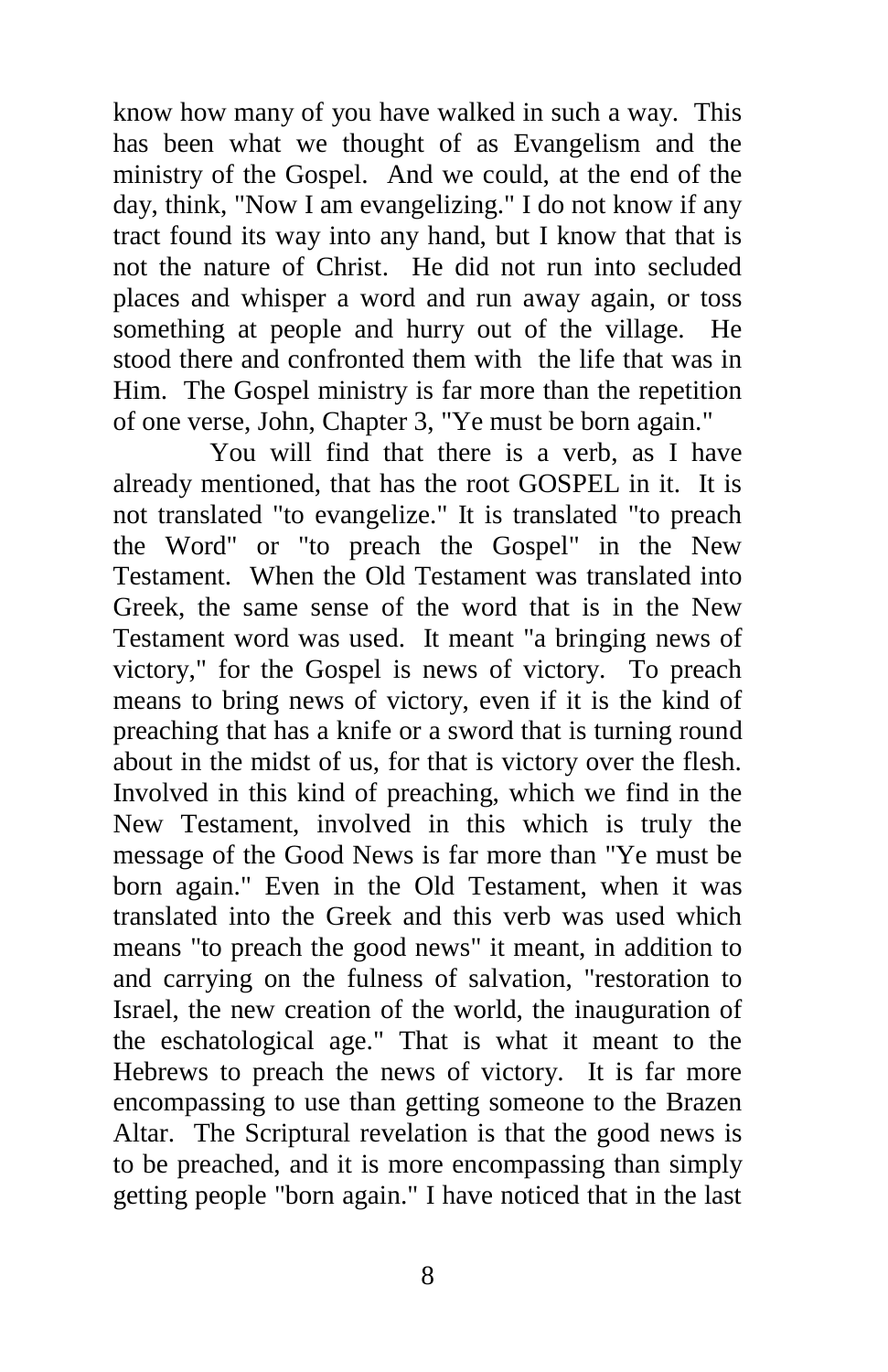two decades that many people seem to be getting born and un-born.

There is an Escape-Hell-and-sign-up-for-Heaven deal that is offered as the preaching of the gospel. We have had a "soft-sell" product. We have had meetings where people are told, "Now every head bowed, every eye closed. Anybody who wants to receive Jesus, slip up your hand while nobody's looking." What kind of an army would come forth with nobody looking? God is calling for men to stand and be counted. That which is called "Evangelism" is so often a crass, cheap, shoddy kind of a Gospel that has little relevance to the New Testament preaching of the Word.

The Good News demands **denial of self** and the Kingdom of God's life. It demands that the whole counsel of God be preached. That is true preaching of the word, or evangelizing. That word brings us to salvation. It brings us to the Passover. That Gospel message is the word that cleanses us. It is the word that leads us into the Holy Place and brings us into our Pentecost. It is the word that feeds and nourishes and matures us at the Table of Shewbread. It is the word that brings us to full surrender at the Golden Altar of Incense. It is the word that points us through the veil to ultimately take us into Tabernacles. And it is the word that shall ultimately unite us to God, all in all. That is the Gospel! That is the Good News! That is the message that we preach and proclaim; Evangelism, if you will, in its truest sense.

There is another verb for preaching in the New Testament that is used even more than this word that has EVANGEL in the root. It means "to cry or proclaim aloud." But the word we are speaking about that is translated "to preach the Gospel" is used 51 times. Some of the instances of it, that you might see what "evangelizing" is, to transliterate the word, are found in a few of the verses I am going to give you.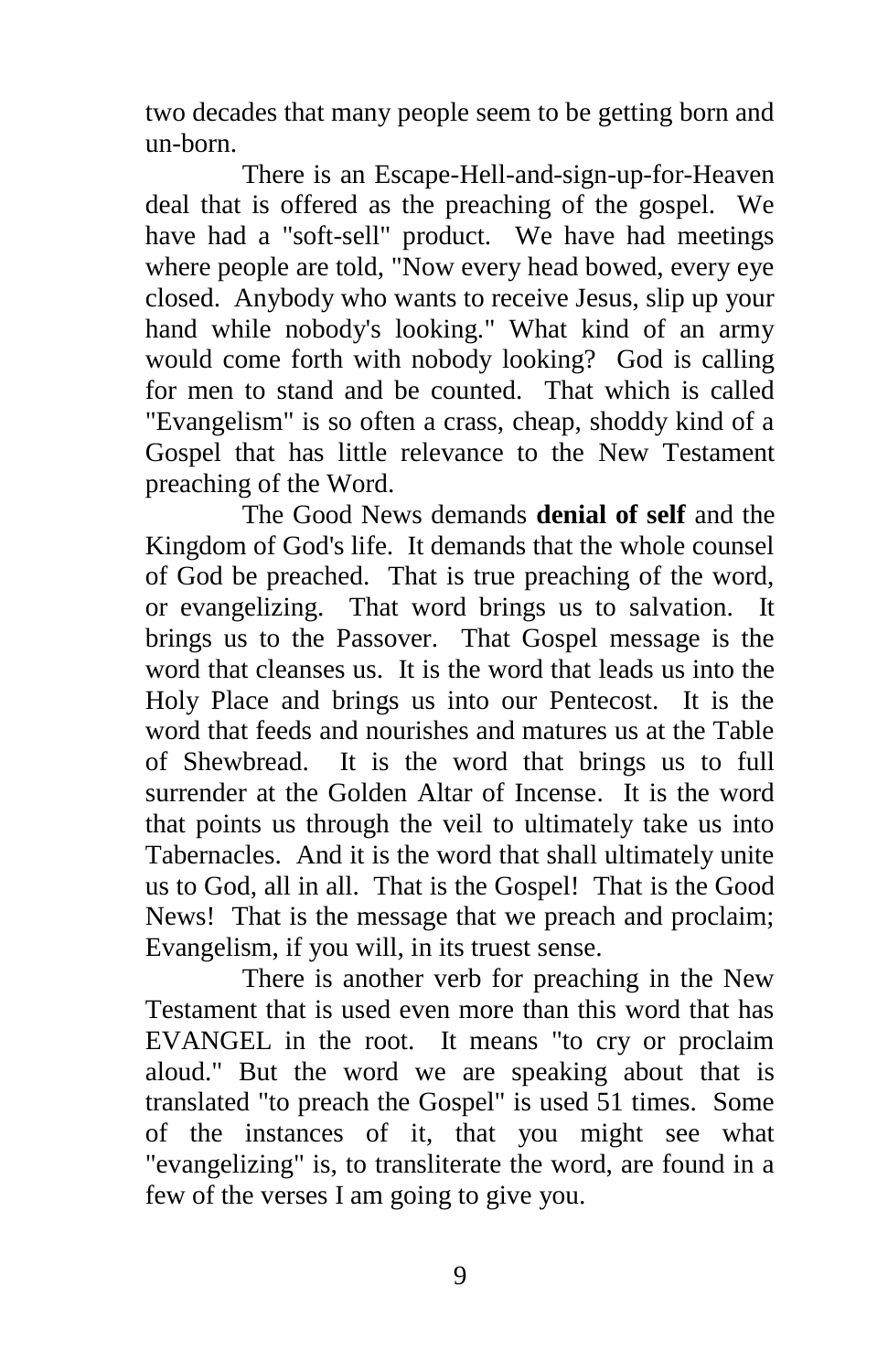First of all, Galatians 1: 16. When Paul speaks of his call and being set apart from his mother's womb, he says, "To reveal his Son in me, that I might preach him among the heathen . . ." That verb has EVANGEL in it. "To reveal his son in me that I might preach him..." How is he going to preach him? By the revelation of that Son in himself. It was not just a cheap word off his lips; he knew that God had called him to reveal the Son in him, that he might bring that good news of victory to the heathen.

In Matthew 11:5 and in Luke 7:22 we have the references to the poor having the good news preached to them. There has been, in the twentieth century, what has been called a "Social Gospel" to lift up the naturally poor, but, brethren, the greatest poverty is the spiritual poverty that is all up and down this land. When the good news of the victory in Jesus Christ is preached, those who need that word are the poor, for the greatest poverty is to have no possession in the Spirit.

In Luke, Chapter 9, verse 6, we have that word once again, telling of the ministry of the twelve as Jesus sent them out by twos. "And they departed, and went through the towns, preaching the gospel, and healing everywhere." I have made an observation that many that consider evangelism, in their very limited understanding of it, would not allow for any healing signs to follow that ministry because they consider that those spiritual signs are of the devil. But the preaching of the apostles was accompanied with signs following.

In Luke, Chapter 20, verse 1, that same verb is used. "And it came to pass, that on one of those days, as he taught the people in the temple, and preached the gospel, the chief priests and the scribes came upon him with the elders." Here the preaching of the Gospel, the good news, was accompanied with a teaching ministration. Instruction was given with the gospel, and it was, in the technical sense of the root of that verb, evangelizing.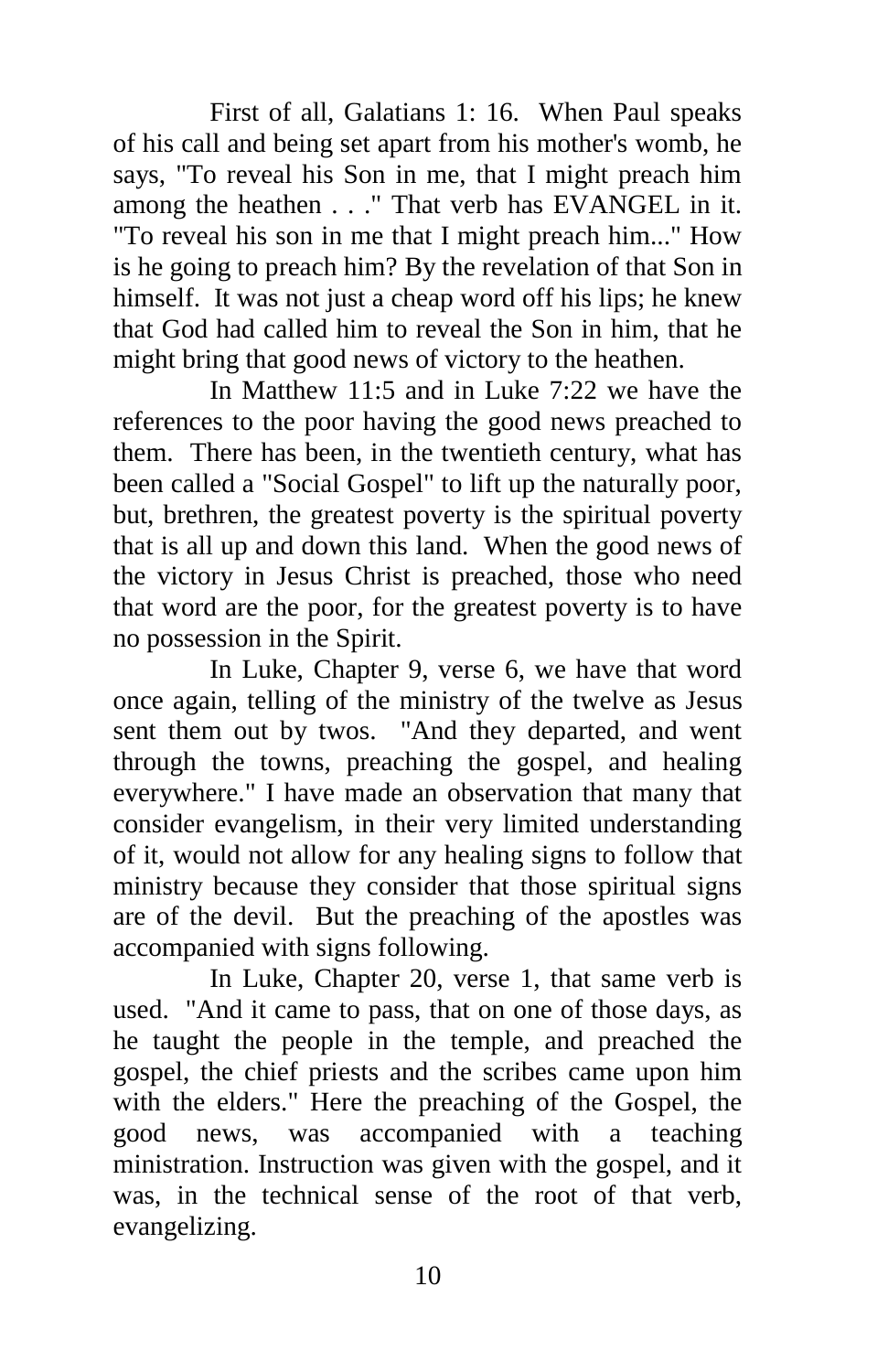In Acts, Chapter 8, Peter and John went to a new little Body that they might receive the Holy Spirit. Philip had carried the Gospel to Samaria. We are told in verse 25 that, after Peter and John had laid hands on the believers that they might receive the Holy Ghost, "They, when they had testified and preached the word of the Lord, returned to Jerusalem, and preached the gospel in many villages of the Samaritans." Now we are told that they preached to or evangelized these Samaritans. They were not getting them born again. They were already born again. They were not bringing them into the Holy Place. They had already laid hands on them and they were baptized with the Holy Spirit, but they were still preaching to them, or evangelizing them. This shows that, in the strictest sense of the word, evangelizing cannot be limited to simply getting people to the Brazen Altar. The preaching of the Gospel was done to those who were already in the Holy Place, giving them further good news of victory, for, brethren, there is a whole journey to take.

In Acts 1 6: 9, 1 0, we have the call of Paul to go over to Macedonia through the dream. He saw a man, and in verse 9 we have the cry of that man, "Come over into Macedonia and help us." "And after he had seen the vision, immediately we endeavoured to go into Macedonia, assuredly gathering that the Lord had called us for to preach the gospel unto them." But be mindful that the preaching of the Gospel, or evangelizing, is not just to get people born again. The preaching of the gospel was to those who were already born again, to some who were already filled with the Spirit. The preaching of the Gospel, in its fullest sense, will take us all the way into the fulness of what God has called us to. The fulfillment of that preaching will not have been completed until we are all the way there.

I do not know about you, but I have not seen any move of God in this day where there is more preaching of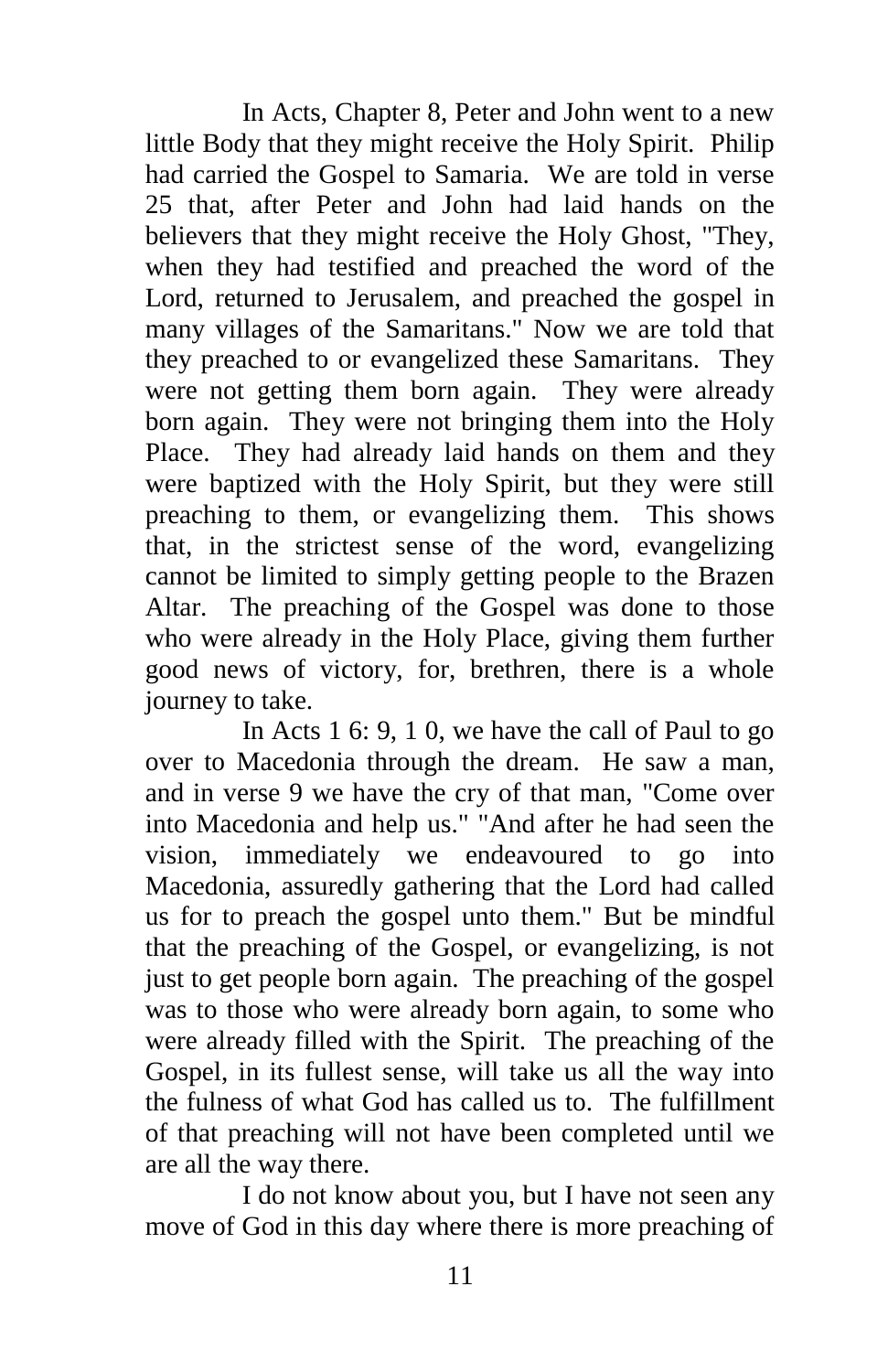the Gospel, or, by the root meaning of the word, evangelizing, than in this move. I have yet to see people who sit for three to eight, and sometimes longer, hours under the preaching of the Word. "Where is your evangelism?" Brethren, one portion of evangelism is in the conventions. Another portion of it is being lived out in the jungles of Colombia and in the northern reaches of the Yukon, and wherever God has a people to whom He is giving His Word line upon line that they might walk therein.

In John, Chapter 17, verse 21, in the prayer of our Lord, He made this request to the Father: "That they all may be one; as thou, Father, art in me, and I in thee, that they also may be one in us: that the world may believe that thou hast sent me. " The fullest preaching of the Word, of the Gospel, of the Good News of the victory, is when God's people become one. Then the world may believe. We hear about the struggles, but there are little embryos, portions of that one Man all across the earth, coming into a oneness of a love that we sing about in the song given to Brother Sam before he was taken from us. For, "There is a path that no fowl knoweth," and we are going to come into a love that so binds us together that we shall not be separated. And, brethren, that is the fullness of evangelism of which many so-called evangelists know little. As we become one corporate Man the Gospel is declared. The Gospel is preached by our being one: one in being delivered; one in believing; one in serving; one in obedience; one in accepting the cross; one in laying down our lives, that Christ might come forth again in this great end-time.

In John, Chapter 6, verse 44, is this word: "No man can come to me, except the Father which hath sent me draw him: and I will raise him up at the last day." Brethren, we are not going to have to take people by the scruff of the neck and get them to come to Jesus when He comes forth in a people who are one. He will be lifted up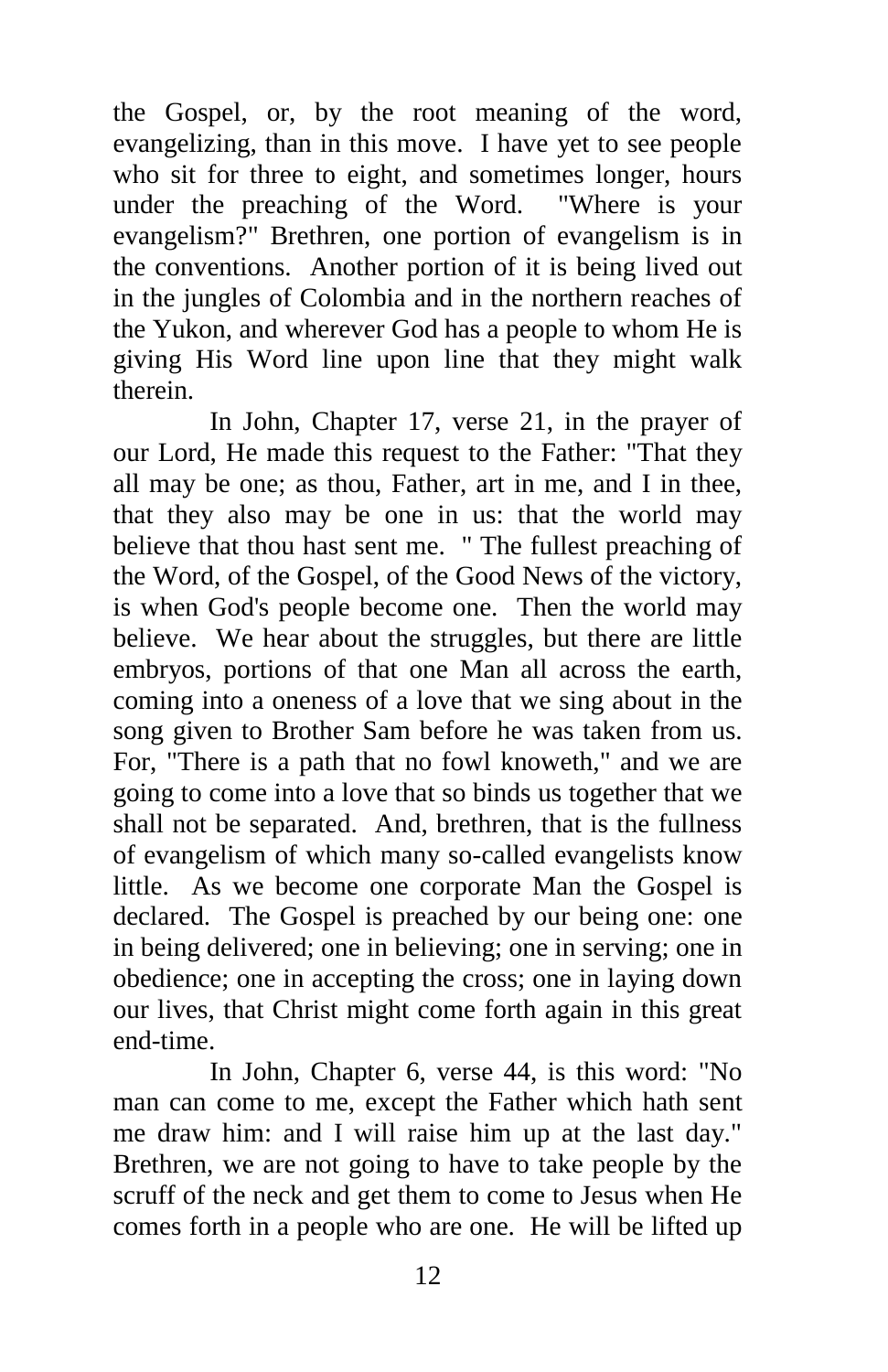and He will draw people unto Himself. The Word will be manifested in flesh. It will not just be something that is spoken with the lips, but declared in life. He is going to be seen in a people, the Son standing upon the earth, the Light of the world, to draw men unto Him.

Ancient Israel was to be the evangelist to the nations. You know their call was to be a Light to lighten the Gentiles. God was calling them to be one nation, His Son, that the nations might come up and know the Lord through them. They went into a land God gave them. They, to a measure, established life under God's principles, but they failed. The light went out, but One came out of the nation, and He became the Light of the whole world, and we are in Him. That is why this verse in Isaiah, Chapt.2:2, makes sense: "And it shall come to pass in the last days, that the mountain of the Lord's house shall be established in the top of the mountains, and shall be exalted above the hills; and all nations shall flow unto it. "'Be drawn unto that mountain, drawn unto that people, drawn unto that Son. There is a people that, even in so slight a measure, is beginning to fulfil that call to lighten the nations, in company with all the saints of the ages who desire it. For the heart, out of which that cry issued, that we might be one, includes all the saints of the ages.

Brethren, I do not know what rumors and reports and bad reputations you are given of the farms, but I would like to report that there is life, there is glory, there is a strong Man coming forth. People are becoming one. They are loving one another enough to die to their flesh. They are loving one another enough to become honest with one another, and to give up their own ways.

When I was down in the jungles of Colombia, there were only five farms along that river bank. I understand that there are more than a dozen there now. Talk about evangelism. You cannot keep the hungry away from food, where the Bread of Life is truly offered.